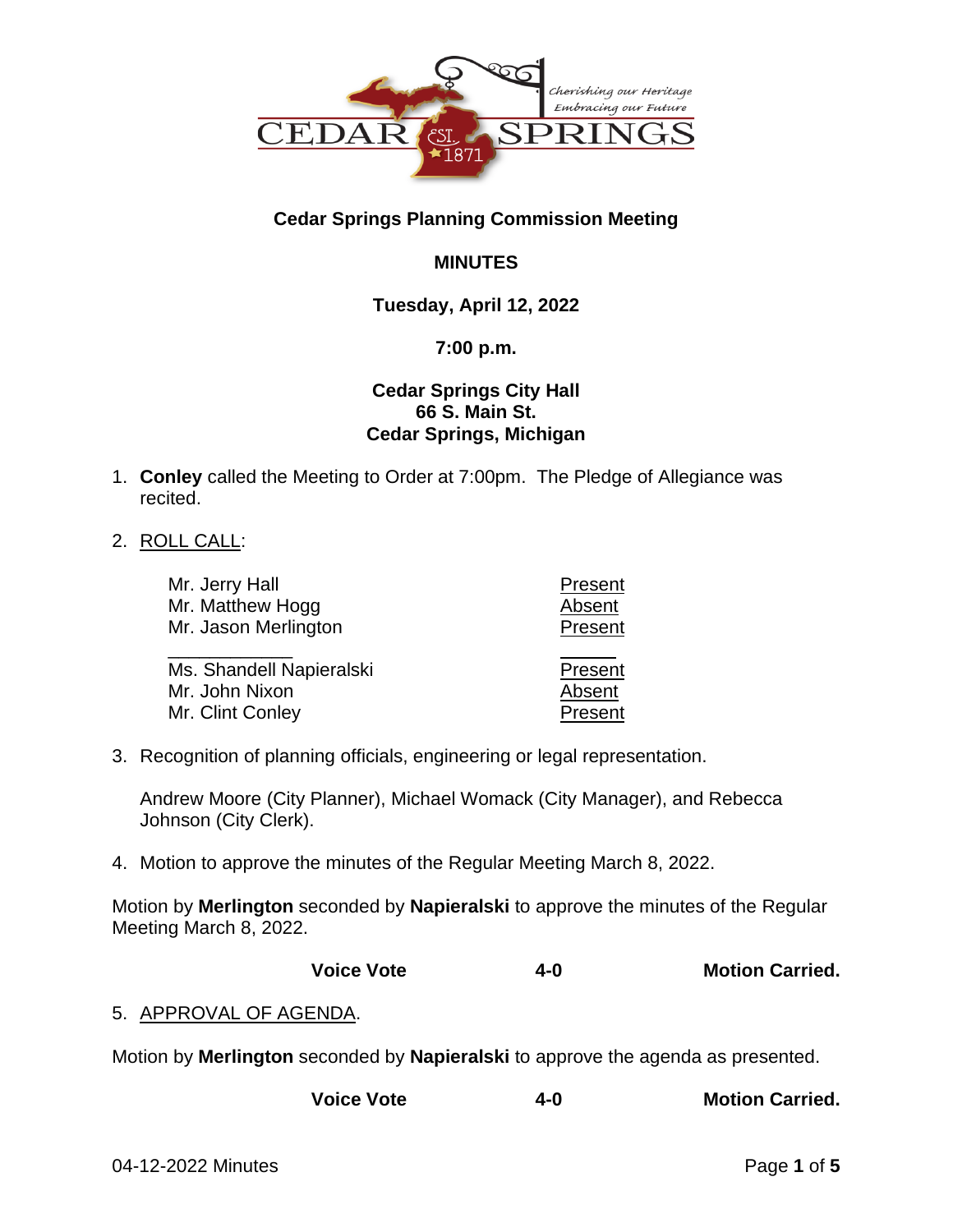## 6. PUBLIC COMMENTS.

*Those citizens wishing to speak on agenda and non-agenda items will be allowed a maximum of four minutes each to address their concerns. This is the only time during the meeting that citizens are allowed to address the Planning Commission. Please state your name and address for the record if you would like.*

**Mike Dykstra** reported that he was avaible to answer any questions regarding the project at 270 West Street.

#### 7. CONFLICTS OF INTEREST AND EX-PARTE COMMUNICATION INQUIRY.

None.

#### 8. SCHEDULED PUBLIC HEARINGS.

A. None.

## 9. SITE PLAN REVIEWS.

- A. Site Plan Review Application for White Creek Flats Multi-family development at 14300 White Creek Ave.
	- i. Site Plan
	- ii. Apartment Floor Plans and Facades
	- iii. Landscaping Plan
	- iv. Lighting Plan
	- v. City Planner Report

**Womack** reviewed the project. **Moore** reviewed his report. **Todd Stuive,** the project engineer, reviewed the plan and explained that the extra parking is needed for guests of the apartments. He reported that the poll height would be 17  $\frac{1}{2}$  feet. He stated that if required they would find a way to enclose the dumpsters. **Doug Gulker** responded to the HVAC screening concerns by reporting that the apartments will each have a utility closet contained in the apartment that houses a Magic Pack that provides heat and Air Conditioning. **Moore** will provide additional feedback to the applicant on the greenbelt/landscaping requirements. He also would like to see some better sidewalk connectivity to the basketball court. **Womack** would like to see the future sidewalk identified on the plan.

#### **The Commission took a straw poll to permit the male Ginko Tree as presented.**

| <b>Voice Vote</b> | 4-0 | <b>Straw Poll Carries.</b> |
|-------------------|-----|----------------------------|
|                   |     |                            |

Motion by **Conley** seconded by **Merlington** to table until the next meeting.

#### **Voice Vote 4-0 Motion Carried.**

- B. Motion to extend the development permit for 270 West St. to April 12<sup>th</sup>, 2023 according to the requirements of the Zoning Administrator approval of March 29<sup>th</sup>, 2021.
	- i) 270 West approval binder
	- ii) Exterior sketch March 2022
	- iii) Letter requesting extension of development permit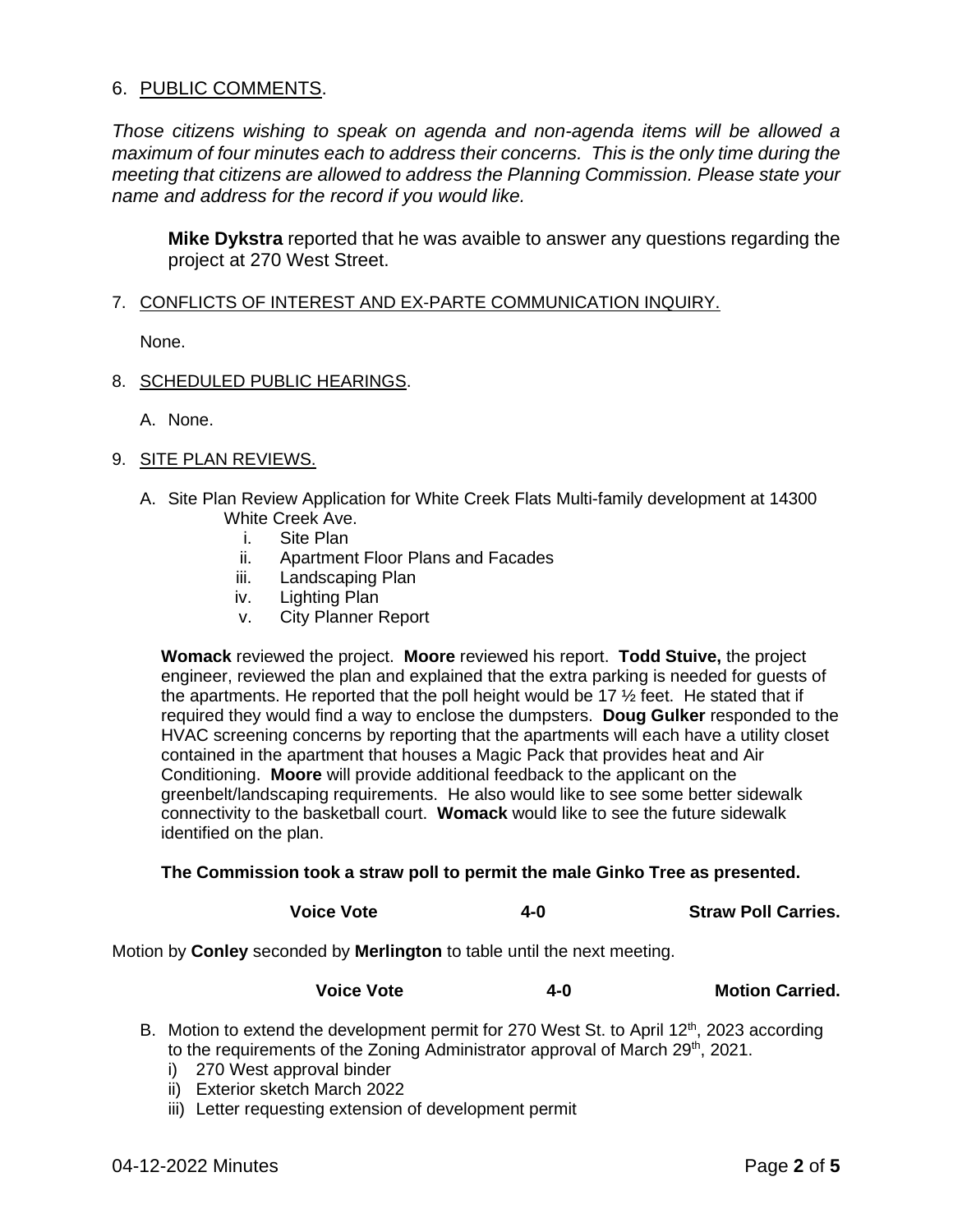## (1) Supporting materials

**Womack** reported that the development at 270 West Street was not completed with in one year of approval. The applicant is requesting an extension. **Joshua Schob** reported difficulty with closing on the property, incorrect deeds, and delays in construction as reasons contributing for need an extension on the completion of the property. He reports they have several thousand dollars invested and that they have finished a different project recently that will allow him more time to focus on the development at 270 West Street. He reported that they are no longer doing a dumpster, but rather to use two rolling trash bins. He also reported that the front and rear ramps would be added to the doors to comply with ADA requirements . **Womack** remarked that there are not any van accessible ADA parking spaces identified. He requested they restripe the parking lot. He requested a written narrative from the applicant of any modifications of the site plan.

Motion by **Conley** seconded by **Merlington** to extend the development permit for 270 West St. to April 12<sup>th</sup>, 2023 according to the requirements of the Zoning Administrator approval of March 29th, 2021.

- **Voice Vote 4-0 Motion Carried.**
- C. Motion to approve of the Accessory Structure Zoning Permit for 408 S. 7<sup>th</sup> Street for an 896 square foot pole barn that is 15 feet tall.

**Dennis Beaver** reported that he would like to build an accessory structure that is larger than 720 square feet. **Womack** would like the applicant to submit a finalized plan on the color and materials used. **Merlington** clarified that it was the intent of the applicant to remove the existing barn once the new one was completed.

Motion by **Hall** seconded by **Conley** to approve of the Accessory Structure Zoning Permit for 408 S. 7<sup>th</sup> Street for an 896 square foot pole barn that is 15.5 feet total height and must be an attractive building.

#### **Voice Vote 4-0 Motion Carried.**

### 10. OTHER BUSINESS.

- A. Discussion on AN ORDINANCE TO: AMEND CHAPTER 32, ARTICLE VIII-SECTION 32-696 USES-C THROUGH E, SUBPART (b) CHURCHES OF THE CODE OF ORDINANCES FOR THE CITY OF CEDAR SPRINGS
	- i) May  $10^{th}$  Public Hearing?

**Womack** presented the revised language and requested any feedback for potential revisions.

B. Discussion on sample Pool Ordinance

**Womack** reviewed the proposed Pool Ordinance. **Conley** clarified that hot tubs are required to meet these requirements, but they are not specifically named in the ordinance. **Moore** reported that subsection (a) could be reworded to add clarity. **Hall** suggested that the ordinance adds a section that addresses hot tubs specifically.

C. Discussion on sample Industrial Building Façade Requirements Ordinance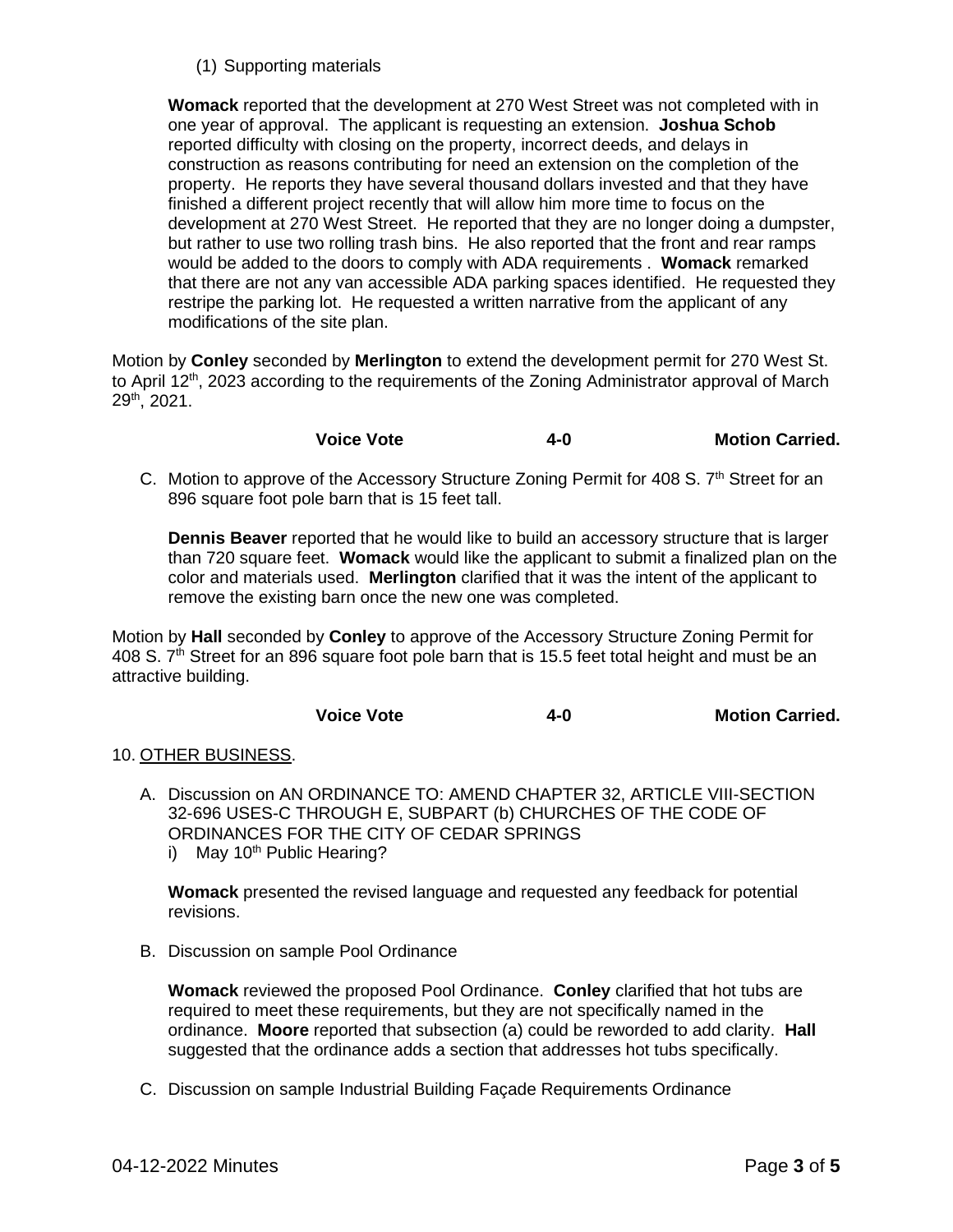**Womack** reported that the proposed ordinance would require industrial buildings to have windows in office spaces, overhangs over the doors, HVAC screening, and meet façade requirements. **Moore** remarked that there are many communities that have industrial building façade requirements. There are some standards that could be added in the ordinance to permit the Planning Commission discretion for approval. Other communities have both industrial building façade requirements and robust landscaping requirements to achieve the look that is desired.

D. Motion to recommend approval to the City Council of the SITE DEVELOPMENT AND STORM WATER RUNOFF FACILITY MAINTENANCE AGREEMENT for the White Pine Trail Site Condominium Phase 2.

Motion by **Hall** seconded by **Conley** to recommend approval to the City Council of the Site Development And Storm Water Runoff Facility Maintenance Agreement for the White Pine Trail Site Condominium Phase 2.

- **Voice Vote 4-0 Motion Carried.**
- E. Motion to recommend approval to the City Council of the EASEMENT FOR SANITARY SEWER AND WATERMAIN for the White Pine Trail Site Condominium project.

Motion by **Conley** seconded by **Merlington** to recommend approval to the City Council Of The Easement For Sanitary Sewer And Watermain For the White Pine Trail Site Condominium project.

#### **Voice Vote 4-0 Motion Carried.**

#### 11. OPEN DISCUSSION FOR ISSUES NOT ON THE AGENDA.

- A. Correspondence i) 2022 Calendar
	-
- B. Staff Comments.
	- i) City Manager thanked Mr. Moore and the Planning Commission for attending. He also reported that Mr. Hogg had a family emergency that prevented him from attending the meeting.
	- ii) City Clerk none.
- C. Planning Commission Members none.

### 12. REPORT OF THE CITY COUNCIL REPRESENTATIVE.

**Powell** thanked the board for all the hard work that the board does.

#### 13. REPORT OF THE PLANNING CONSULTANT.

**Moore** was glad to have a nice site plan to begin with.

#### 14.ADJOURNMENT.

**Conley** adjourned the meeting at 8:45pm.